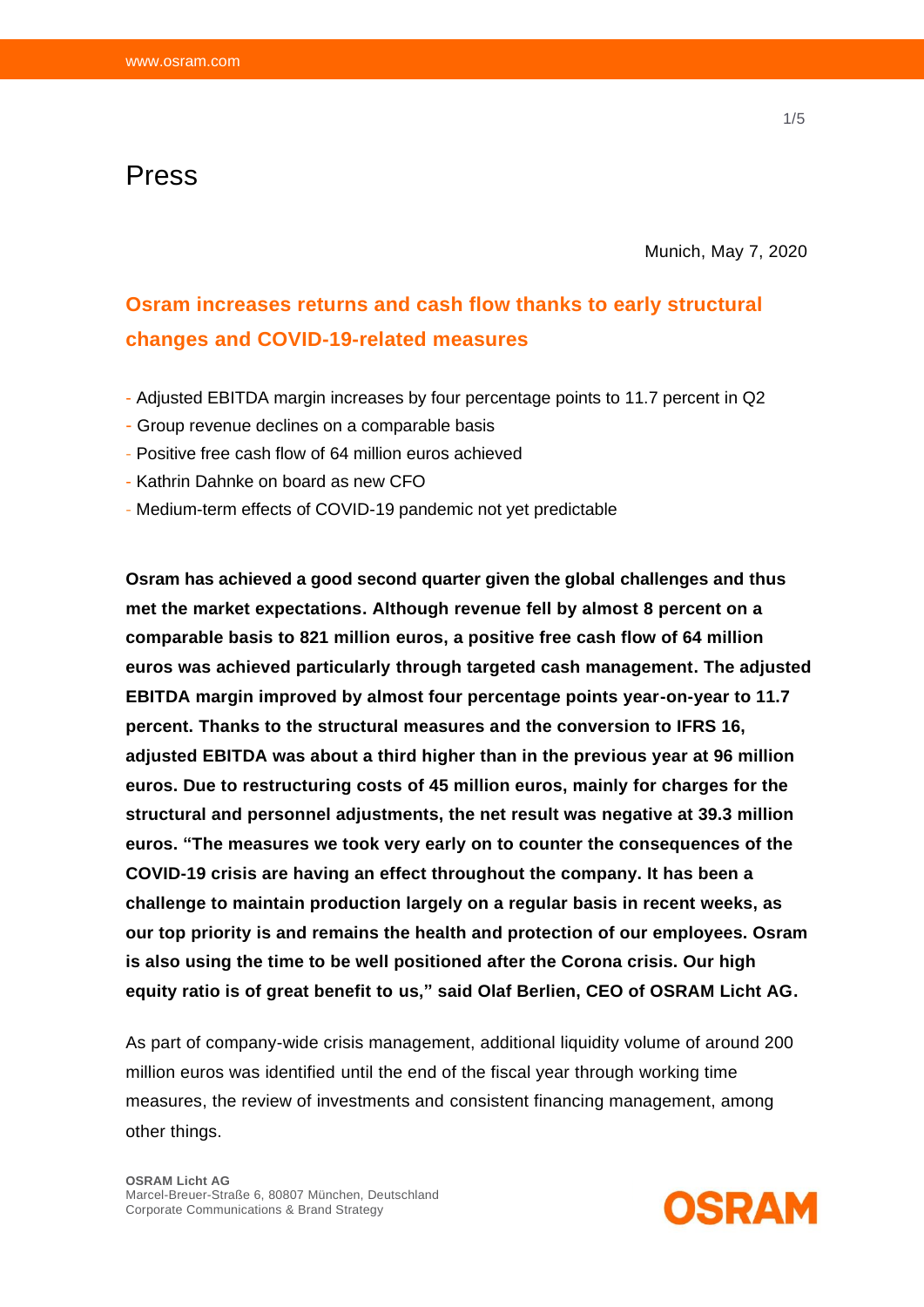Regardless of the acute measures, Osram is sticking to its existing performance programs, which will bring savings of 300 million euros from 2018 until the end of fiscal year 2022. In this way, the company is well prepared for economic challenges.

The Opto Semiconductors division reported a strong adjusted EBITDA margin of 21 percent in the past quarter. Sales in the semiconductor division decreased slightly to 362 million euros. At 431 million euros, comparable sales in the Automotive sector were significantly lower than in the previous year. The cause for this is, among other things, the initial effects of the COVID-19 crisis on the automotive industry, which was already weakened before the corona crisis. Revenues in the business unit Digital (DI) also fell significantly by about 12 percent. Here, the pandemic-related decline in the entertainment and cinema lighting business and in building illumination projects in China became noticeable. The DI division was nevertheless able to maintain its operating profitability, with adjusted EBITDA positive at 2 million euros.

Kathrin Dahnke joined the Osram Managing Board on April 16. She succeeds Ingo Bank, who became Chief Financial Officer at ams AG as of May 1. The crisis-tested financial manager can look back on a wide range of experience in medium-sized and listed companies. In her last position, she was a member of the board of the Wilh. Werhahn KG conglomerate.

In the medium and long term, the effects of COVID-19 on the global economy cannot yet be predicted. The situation is accompanied by operational and financial challenges for the entire economy. In particular, production shutdowns on the part of customers and disruptions in global supply chains are very likely to affect Osram's business development. As already announced in mid-March, the company therefore expects not to be able to achieve its original corporate targets for the 2020 financial year. Osram will only be able to update its forecast when the general market situation allows more clarity.

Starting in May, a larger number of Osram employees will be affected by short-time working. The Osram Managing Board has therefore decided to waive 10 percent of its May salary as well. It will decide on further measures according to the current situation. Managers also will make a corresponding solidarity contribution through their variable income components.

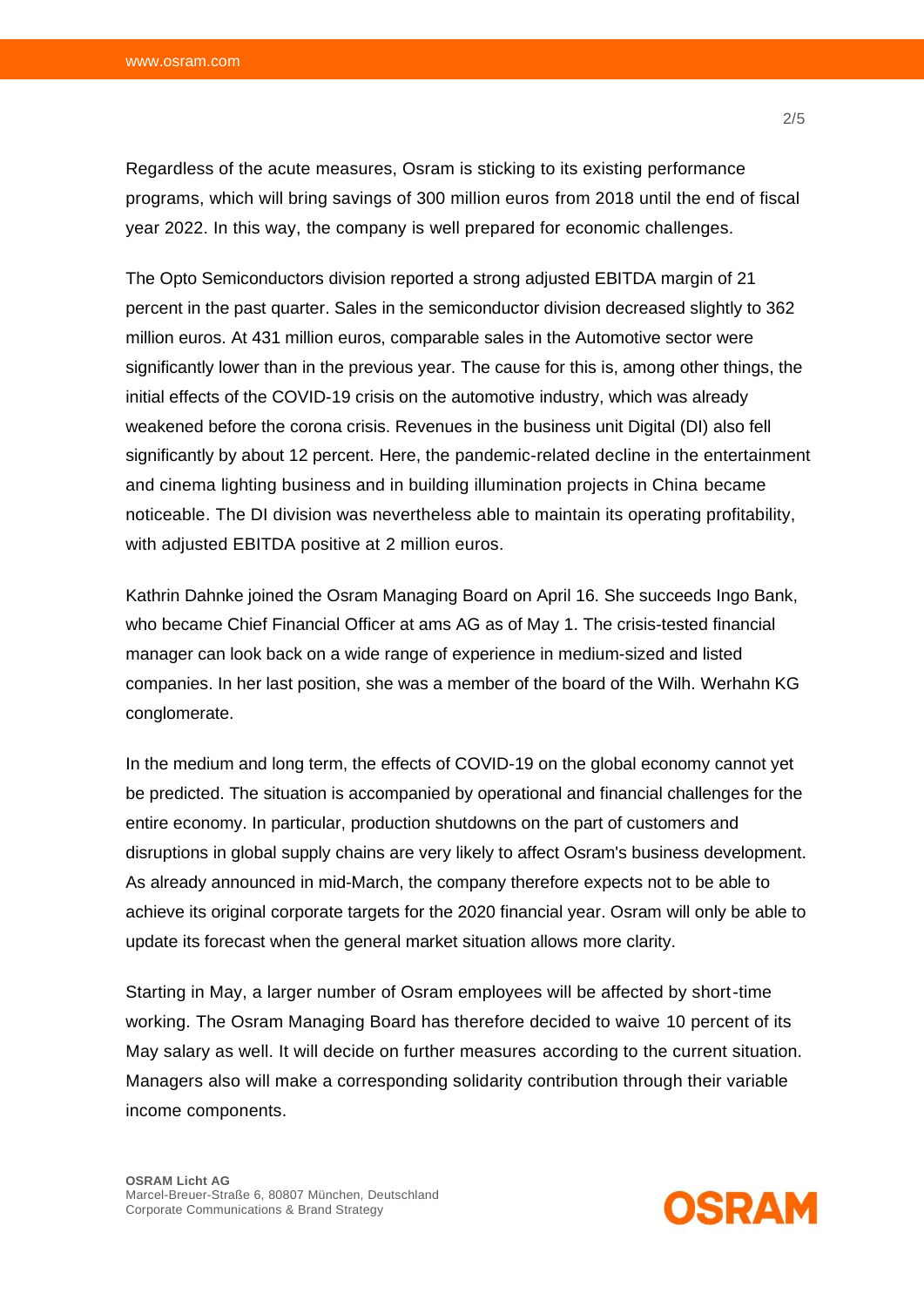Osram is holding a telephone conference for journalists with the Managing Board of OSRAM Licht AG on Thursday, May 7, starting at 9:30 a.m. CEST. The meeting will be available online at<https://87399.choruscall.eu/links/osram200507pr.html> and a recording of the broadcast will be available at this link following the meeting. (German only)

From 2:00 p.m. CEST on May 7, you can follow the analysts' conference with the Management Board under the following link: <https://87399.choruscall.eu/links/osram200507ir.html>

**PRESS CONTACT** Torsten Wolf Tel. +49 89 6213-2506 E-mail: [torsten.wolf@osram.com](mailto:torsten.wolf@osram.com)

Jens Hack Tel. +49 89 6213-2129 E-mail: [j.hack@osram.com](mailto:j.hack@osram.com)

Susanne Enninger Tel. +49 89 6213-3996 E-mail: [s.enninger@osram.com](mailto:s.enninger@osram.com)

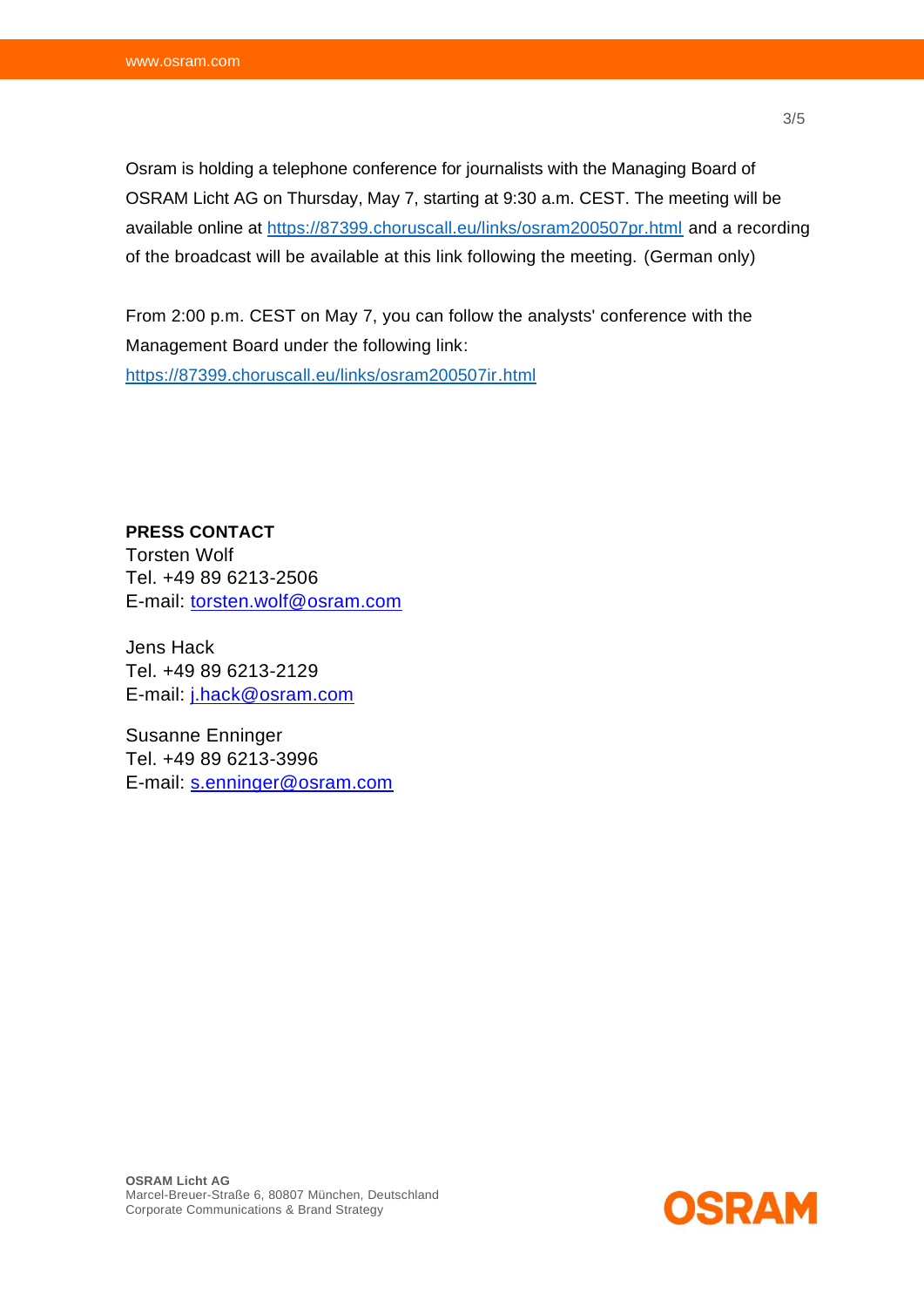|                                      | $2nd$ quarter<br>2020 | $2nd$ quarter<br>2019 | Change<br>nominal |
|--------------------------------------|-----------------------|-----------------------|-------------------|
| Revenue                              | 821                   | 862                   | (4.7%)            |
| Comp. revenue<br>growth <sup>1</sup> | (7.9%)                |                       |                   |
| Adjusted EBITDA <sup>2</sup>         | 96                    | 70                    | 36.8%             |
| Margin                               | 11.7%                 | 8.1%                  | 350 bps           |
| Profit after taxes                   | (39)                  | (91)                  | 56.7%             |
| <b>Free Cash Flow</b>                | 64                    | (76)                  | n.a.              |
| '000 Employees                       | 22                    | 25                    | $(11.1\%)$        |

## Selected key figures for the OSRAM Licht AG (continued operations) in the second quarter

(Provisional, unaudited figures. Figures in millions of euros, margins in percent, employees as on March 31. Negative values in parentheses.)

( <sup>1</sup>adjusted for currency and portfolio effects.)

( <sup>2</sup>Adjusted for special items, including e.g. transformation costs, significant legal and regulatory issues and M&A related costs.)

|                                            | $2nd$ quarter<br>2020 | $2nd$ quarter<br>2019 | Change<br>nominal |
|--------------------------------------------|-----------------------|-----------------------|-------------------|
| <b>Opto Semiconductors</b>                 |                       |                       |                   |
| Revenue                                    | 362                   | 363                   | $(0.3\%)$         |
| comp. revenue growth <sup>1</sup>          | $(1.8\%)$             |                       |                   |
| adjusted EBITDA <sup>2</sup>               | 76                    | 52                    | 46.6%             |
| Free Cash Flow                             | 60                    | (13)                  | n.a.              |
| <b>Automotive</b>                          |                       |                       |                   |
| Revenue                                    | 431                   | 447                   | $(3.6\%)$         |
| comp. revenue growth <sup>1</sup>          | (8.7%)                |                       |                   |
| $\ldots$ adjusted EBITDA <sup>2</sup>      | 30                    | 43                    | (30.6%)           |
| Free Cash Flow                             | 37                    | 66                    | $(43.9\%)$        |
| <b>Digital</b>                             |                       |                       |                   |
| Revenue                                    | 200                   | 227                   | (11.5%)           |
| $\ldots$ comp. revenue growth <sup>1</sup> | (12.3%)               |                       |                   |
| $\ldots$ adjusted EBITDA <sup>2</sup>      | 2                     | (3)                   | n.a.              |
| Free Cash Flow                             | (18)                  | (43)                  | 58.9%             |

### Development of the reporting segments in the second quarter

(Provisional, unaudited figures in millions of euros. Negative values in parentheses.)

( <sup>1</sup>adjusted for currency and portfolio effects)

( <sup>2</sup>Adjusted for special items, including e.g. transformation costs, significant legal and regulatory issues and M&A related costs.)